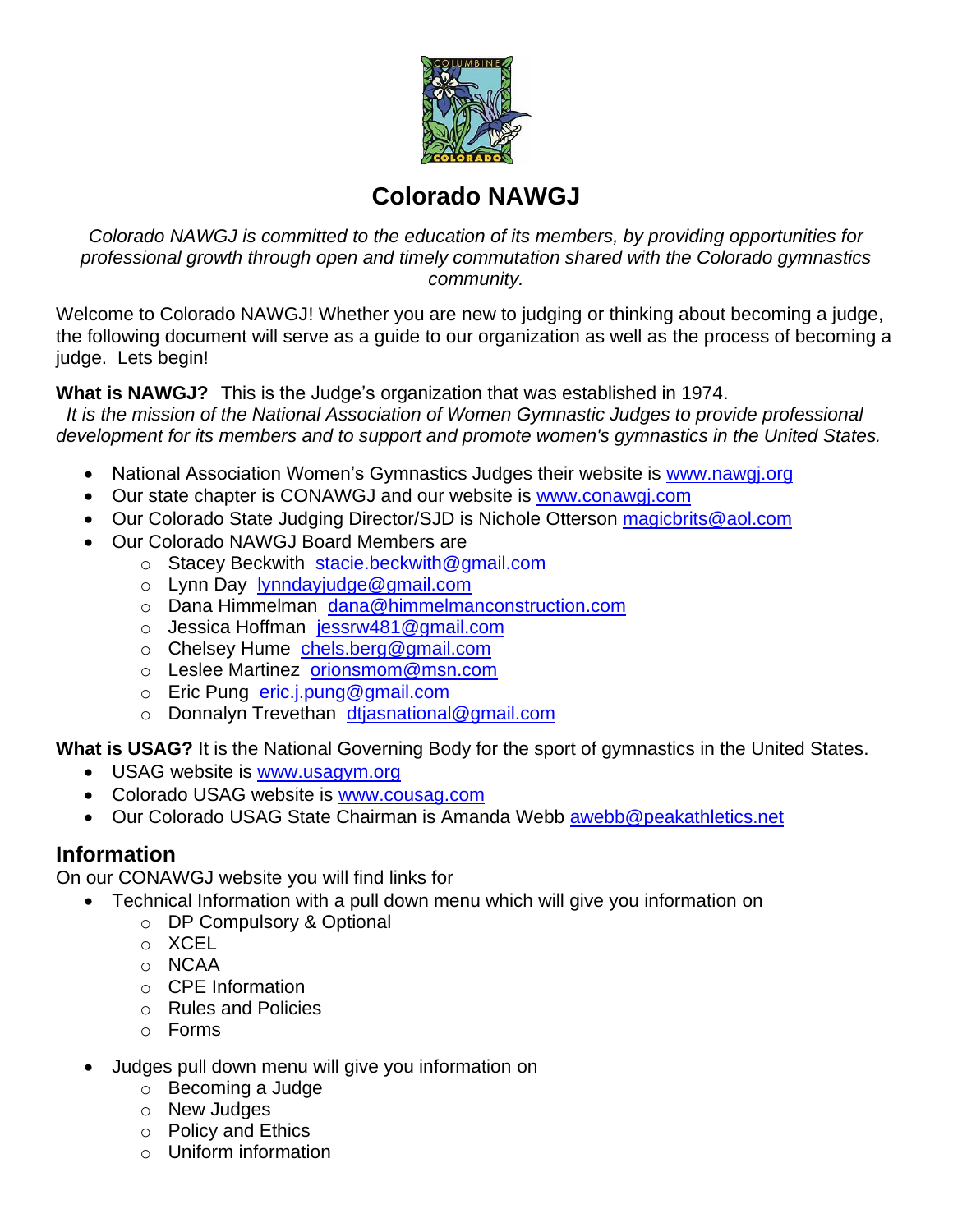- On the NAWGJ website you will find a link on "How Do I Become a Judge". Here you will find links to USA Gymnastics Links as well as frequently asked questions,
	- o Judging Accreditation
	- o Testing
	- o Registration
	- $\circ$  Study Materials for the Exams and rule books for judging
	- o Organizations to Join
	- o Professionalism

So now that you have read through all this you might be asking where do I start?

#### **Mentor Program**

Our Judging Mentor Director is Dana Himmelman. She will be happy to connect you with a Mentor to help you navigate the process of becoming a judge and answer any questions you may have throughout your judging journey. Please contact Dana at [dana@himmelmanconstruction.com.](mailto:dana@himmelmanconstruction.com)

Mentors can help you with…

- Judging Fees and Mileage
- Gym JAS Assigning System
- CPE Continuing Professional Education
- Testing/Study Process
- Meet and Judging Protocol
- Judging your First Meet

#### **Study Materials**

Official USA Gymnastics study materials for the exams and rule books for judging are available at <http://usagym.sportgraphics.biz/>

- If you are testing DP Compulsories you will need the Women's DP Compulsory Book. Your exam will cover Level 4/5 rules.
- Recertification for Compulsories is every 8<sup>th</sup> year of our gymnastics cycle; 2021, 2029, etc.
- If you are testing DP Optional you will need the Women's DP Code of Points.
- Once you have achieved and Optional rating you must hold that rating for 12 months before taking the exam at the next highest level.
- Recertification for Optional is every  $4<sup>th</sup>$  year of our gymnastics cycle; 2022, 2026, etc.
- All Written exams have 50 Questions.
- The practical test (DVD/Video) has one demo routine and 5 routines to be judged per event.
- You may take each part of the exam up to four times in a certification year.
- The certification year is August  $1<sup>st</sup>$  to the following July 31 $<sup>st</sup>$ .</sup>

### **Exams**

As a new judge you may take the entry level judging test at the DP Compulsory Level 4/5 exam and/or at the DP Optional Level 7/8. If you have competed as a National team member, NCAA gymnast, or Level 10 you may be able to apply to begin testing at a higher level. Please contact our SJD Nichole Otterson for more information.

Registration for an exam; you may register for an exam online; this must be done 7 days prior to the exam. When you register if you do not currently have a USAG number you will be given a temporary number. The DP Compulsory exam is in the process of being offered online. The DP Optional exam will continue to be offered in person.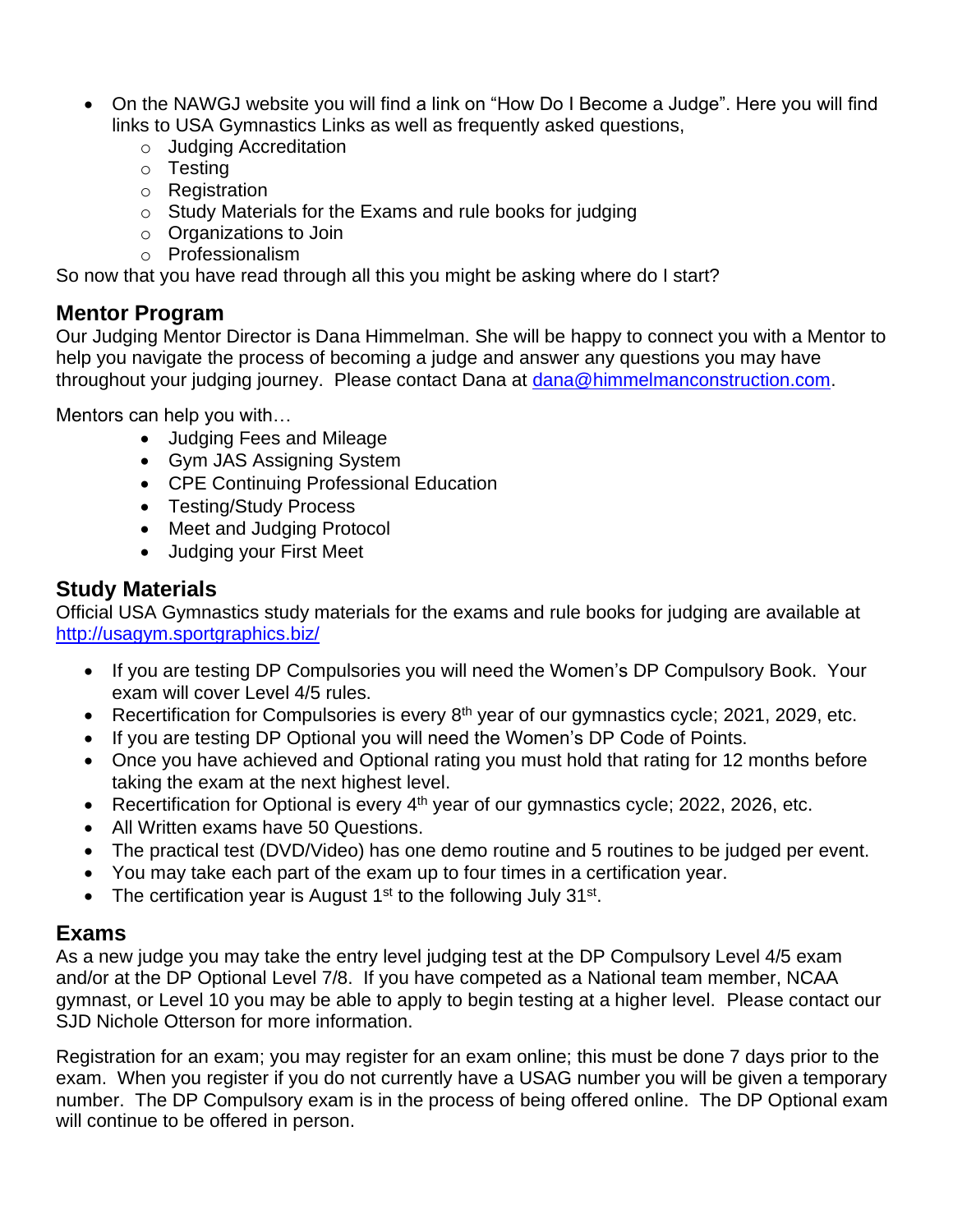# **Exam Dates**

Exam dates for local DP Optional exams can be found on our USAG Gymnastics [https://usagym.org](https://usagym.org/)  Click on Women's Program, then Judges, and then on the Master Testing Schedule.

# **Before you can "Judge" you must:**

- Become a Professional Member of USA Gymnastics, the membership page is [https://usagym.org](https://usagym.org/) membership drop down menu USA Gymnastics membership dues are Online Registration \$97.00.
- Apply for and submit your background check go to the following link for information [https://usagym.org](https://usagym.org/) click on the Membership drop down menu The average cost of the background check is \$20-30 and varies between individuals.
- Safety Certification U101 Safety/Risk Management Course This course is required for all Professional Members. The On Line Course takes 3 to 4 hours to complete and the cost is \$65.00. Register on line at <https://usagym.org/pages/education/courses/U101/>
- SafeSport Certification U110 & U113. These are free online course. Register online at <https://usagym.org/pages/education/>
- Join NAWGJ. Membership information is found at [http://nawgj.org](http://nawgj.org/) click on membership in the menu on the left side of the home page. Cost is \$60.00 per year, first year members \$30.00.
- You are required to practice judge two sessions of a sanctioned competition at the Level you are testing before you can be assigned to an "Official Meet". You DO NOT need to pass the exam prior to doing this but you must be a current USAG Pro Member and have your Background Check, Safety Certification, and SafeSport courses completed. Please contact Dana Himmelman and she will help you set up your practice sessions. You will need to have the "Practice Meet" form signed by the Meet Referee of the meet you attend. This form can be found on our website [www.conawgj.com](http://www.conawgj.com/)

### **Congratulations you passed! Now What?**

You will need to send copies of the following documents to SJD Nichole Otterson at [magicbrits@aol.com](mailto:magicbrits@aol.com) before you can be assigned to a meet.

- Your USAG Professional Membership Card, this one card will include your USAG Pro Number and the expiration dates of your General Membership, Safety Certification, Background Check, and SafeSport.
- NAWGJ General Information Sheet, this can be found on our website.
- Your Practice Judging fulfillments.
- These can all be scanned and sent electronically to Nichole. As a **PDF only** please.

We assign meets using the online system [http://gymjas.com.](http://gymjas.com/) When you are ready to be assigned you will contact Nichole Otterson. She will input your name and preliminary information into the online system. You will receive an invite via an e-mail to access the system, create a profile, and set up your password. Next you will click on "Update your availability". Checking a date turns it to "Green" and indicates you are available. The number of meets you will be assigned will be based on your availability, rating, location of the meet, and any Meet Director requests.